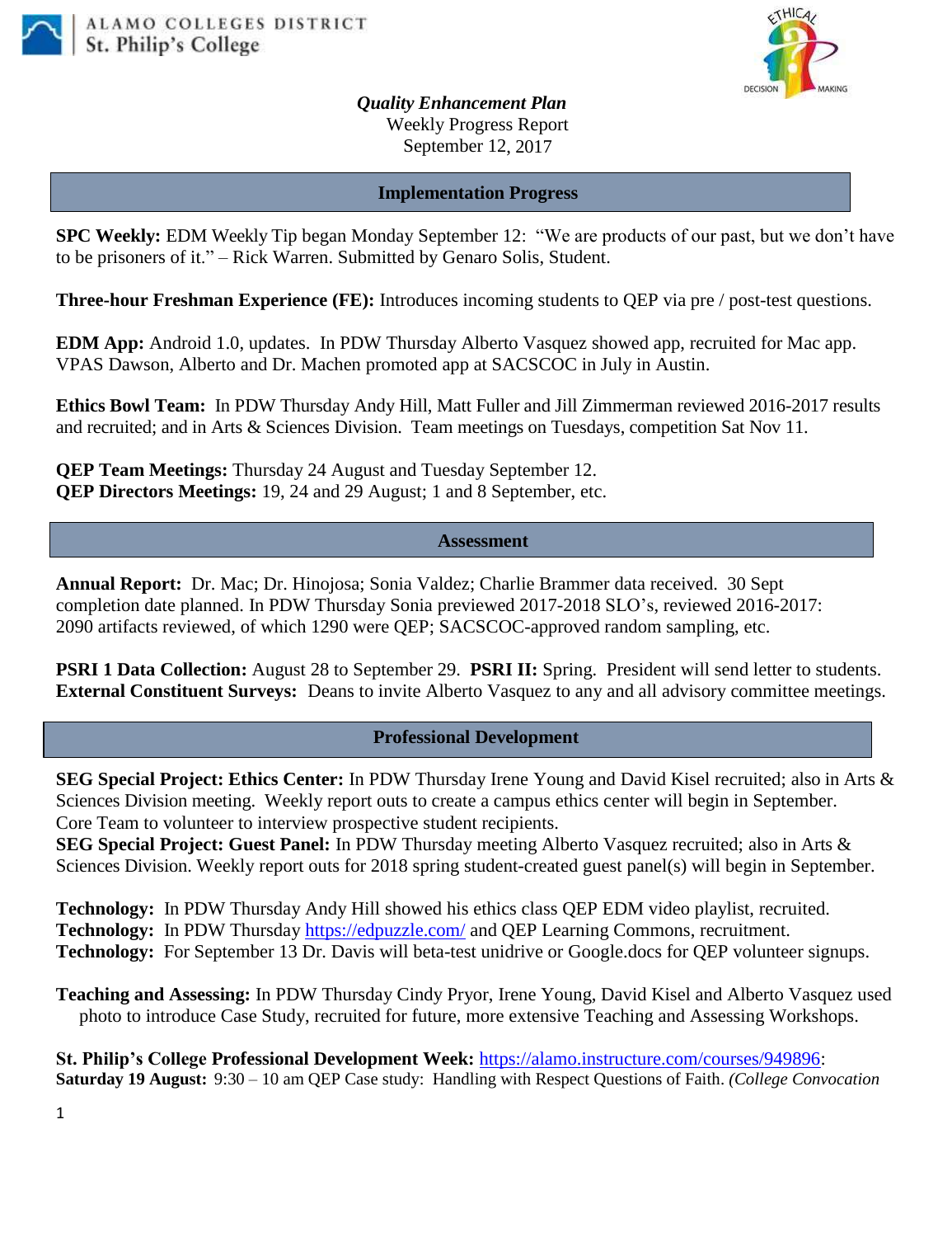*for faculty and staff.)* Andy Hill and Matt Fuller. **Watson Fine Arts Center (WFAC) Wednesday 23 August:** 1 – 2:00 pm **SEG Project Directors' Orientation** *(For SEG Project Directors)* Mary Kunz, **SLC 209**. Dr. Mac, Alberto Vasquez, Irene Young and David Kisel attended re QEP SEG Grants. **Thursday 24 August:** 11:15 – 11:45 pm **Welcome to QEP!** *(Open to all)* QEP Team. **Heritage Room**. **Thursday 24 August:** 11:15 – 11:45 pm **Visual QEPs** *(Open to all)* QEP Team. **Heritage Room**. **Thursday 24 August:** 12:15-1:15 **QEP Guest Lecture.** *(Open to All)* Dr. Miguel Bedolla, Director, Health Career Opportunity Program, University of Texas San Antonio. **Heritage Room**. "Why do we need Ethics?"

**New Student Orientation:** EDM Activity "Down with QEP", Friday August 25. Dr. Machen, Victor Natera

## **Upcoming QEP Events**

**SPC Weekly:** Tip of the Week, weekly. Johnny Rodriguez; Debra Clark vets. **Freshman Experience:** Pre-Post Test/EDM Introduction, weekly. Victor Natera. **Student Life:** *What Would You Do*, EDM Scenarios, weekly. Dr. Mac. **EDM Student Focus Groups (seven)**: September 25, 28 (SWC), October 4, 17, 19 (SWC), November 7, 9 (SWC). Maria Botello and Phi Theta Kappa. **Club Rush:** @ MLK W September 6; @ SWC T September 12. Dr. Mac, Dr. Machen and Felipa Lopez.

**Teaching and Assessing:** Friday October 6 12-1:30 pm, Morgan Gallery. SPC and DC/ECHS faculty and staff, live and via BB Collaborate. Irene Young, Matt Fuller, Alberto Vasquez, Dr. Davis, and Dr. Kelaita.

**Advisory Committees (8):** Friday Sept 22 11-1 CHP 120, Biomedical Engineering Technology, AEMT; Friday Oct 6 Artemisia's 11:30-1 THCA; Tuesday Oct 10 AEMT – HVAC SWC, TBD; Wednesday Nov 8 1-4 Media Room Turbon 216 Business Programs Advisory (BIS); Tuesday Nov 14 Artemisia's 11:30-1:00 THCA - Culinary Arts**;** Wednesday Nov 15 THCA - Hotel Management TBD; Monday Nov 16 1:30-3:30 Media Room Turbon 216 Information Technology (BIS); Pending: THCA - Restaurant Management.

**2018-2019 Fulbright QEP Visiting Scholar:** In PDW Thursday Andy Hill, Matthew Fuller and Irene Young reviewed previous successful grant proposal, described progress towards completion of new grant, recruited.

**President's QEP Arts and Lecture Series:** Overviewed in Arts & Sciences Division and PDW Thursday:

- **2017 Fall: Health Sciences:** Cancer Cell Research: The Way of All Flesh; Dean Sterling. WRF, TBD. Alberto **Hispanic Heritage Month:** No Turning Back. Nina McGrath. Sept 28. 1-3 p.m. TSC 203/204. Dr. Mac; No Turning Back. Nina McGrath. October 10. 11-1, SWC Tiger Bistro. Dr. Mac and Felipa Lopez. **Arts & Sciences:** All My Sons. Vincent Hardy.WFAC, 8 PM: 10, 11, 17, 18; 2 PM: 12, 19 November. W October 4 Student actors to create 3-4 minute video from play to use in Division meetings. etc. QEP EDM Talkback: Thurs Nov 16 after 10 a.m. Dual Credit / Early College High School performance.
- **2018 Spring: Black History Month:** (From Swastika to Jim Crow); Dr. Sharon Crockett. David and Jill. **Women's History Month:** [https://en.wikipedia.org/wiki/Wilma\\_Mankiller film /](https://en.wikipedia.org/wiki/Wilma_Mankiller%20film%20/) film or May 2017 documentary; Cindy Katz and Kelli Wilder. TBD, 1-31 March. Susan Medina
- **2017-2018 Best Practices Division Meetings**: Overviewed in Arts & Sciences Division and PDW Thursday:

2 1.) & 2.) **Rounds 1 & 2:** Visual QEP(s) or President's QEP Arts and Lecture Series clips from Health Sciences, All My Sons, Hispanic Heritage, Black History, and/or Women's History Month selections.